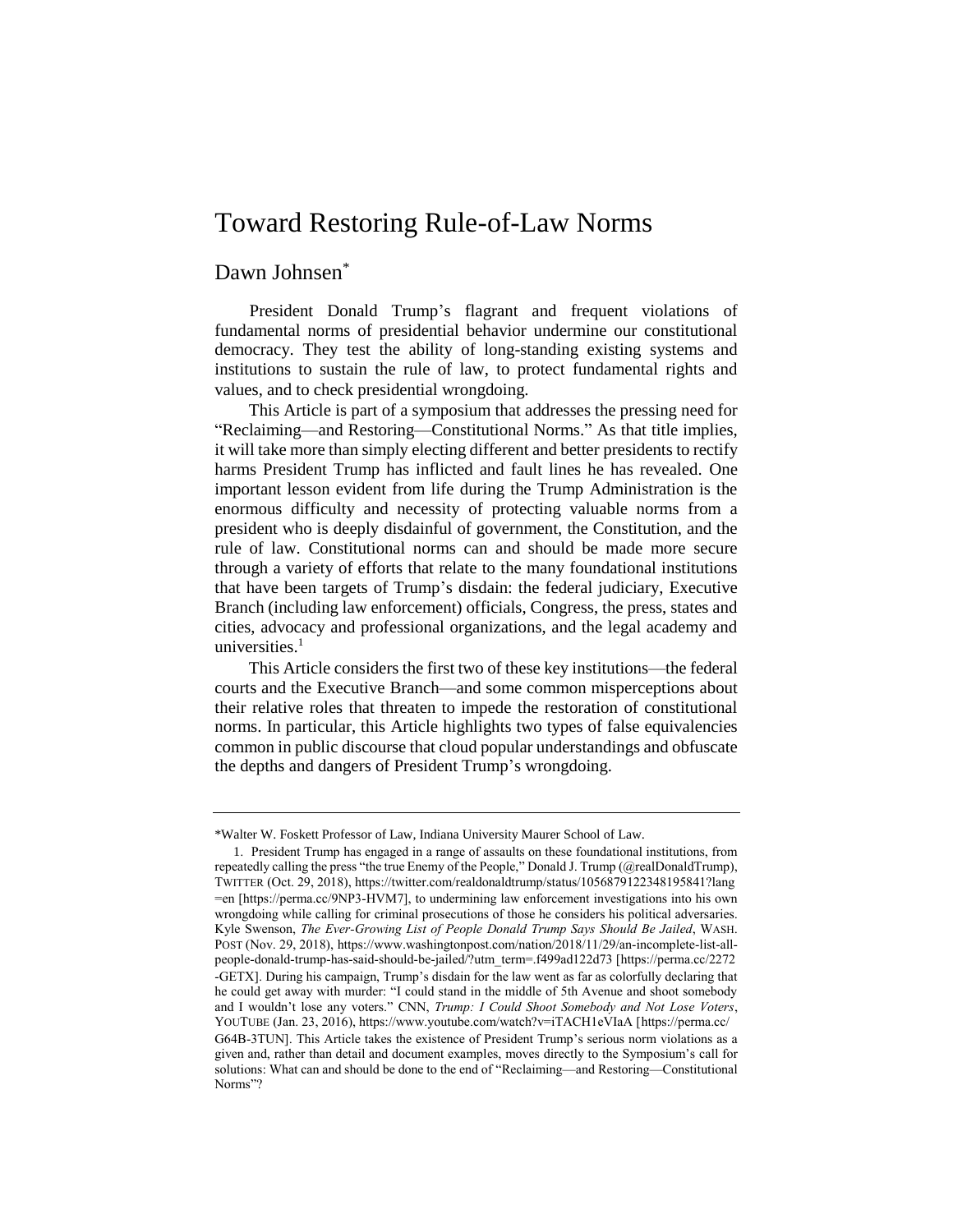First, we tend to equate presidential wrongdoing with what the courts, and especially the Supreme Court, ultimately will declare to be unlawful. Witness, for example, in the face of daily news stories regarding President Trump's connections to various wrongs and controversies, the excessively narrow focus on what the courts or a special prosecutor might do. Whether, for example, a sitting president can be indicted, prosecuted, and convicted. Or whether a court will declare President Trump's financial holdings (which undoubtedly present deeply troubling conflicts of interests in the ordinary sense of that term) a violation of the Emoluments Clause or any other conflict-of-interest law. Or whether any of a range of dubious financial transactions and asset evaluations constitute a provable crime. Or whether President Trump or anyone connected with his campaign colluded with Russia to influence the outcome of his presidential race. Or President Trump's legal status as an unindicted coconspirator or defendant (while in or out of office).

This judicial focus, although understandable at one level, is grossly disproportionate to the norms that ordinarily guide and constrain presidents. The absence of a court ruling condemning a presidential action is, to be sure, a notable fact, but it is far from a vindication of the President's behavior. Courts on many occasions decline or fail to enforce the constitutional and other legal responsibilities that presidents take an oath to uphold. Even absent the possibility of meaningful judicial review, presidential action contrary to those responsibilities may be unconstitutional or wrong. A multitude of judicial doctrines prevent the courts from fully assessing presidential wrongdoing, among them: judicial deference to the President, the lack of a plaintiff with standing, judicial refusal to address "political questions," and a variety of privileges. Professor Steven Vladeck, for example, has enumerated twelve doctrines of judicial deference and restraint that the U.S. Department of Justice asserted to defend against civil suits by individuals who suffered torture and other serious harm during the Bush Administration.<sup>2</sup> Given the current makeup of the Supreme Court, the gap between wrongful presidential behavior and what the Supreme Court will declare unlawful is likely to grow.

Second, we tend to exaggerate and mischaracterize ostensible similarities in presidential misbehavior, improperly equating actions of different presidents. Although this is not a new phenomenon, Trump's extraordinary misconduct has contributed to growing cynicism and diminishing expectations that can be norm corroding. Take, for example, the commonly expressed view that presidents, as a rule, have embraced expansive conceptions of executive power to the detriment of congressional powers, especially with regard to war powers and national security. <sup>3</sup> Or that

<sup>2.</sup> Stephen I. Vladeck, *The Demise of Merits-Based Adjudication in Post-9/11 National Security Litigation*, 64 DRAKE L. REV. 1035, 1040–41 (2016).

<sup>3.</sup> For a discussion of one prominent example—that is, the frequent mistaken equating of the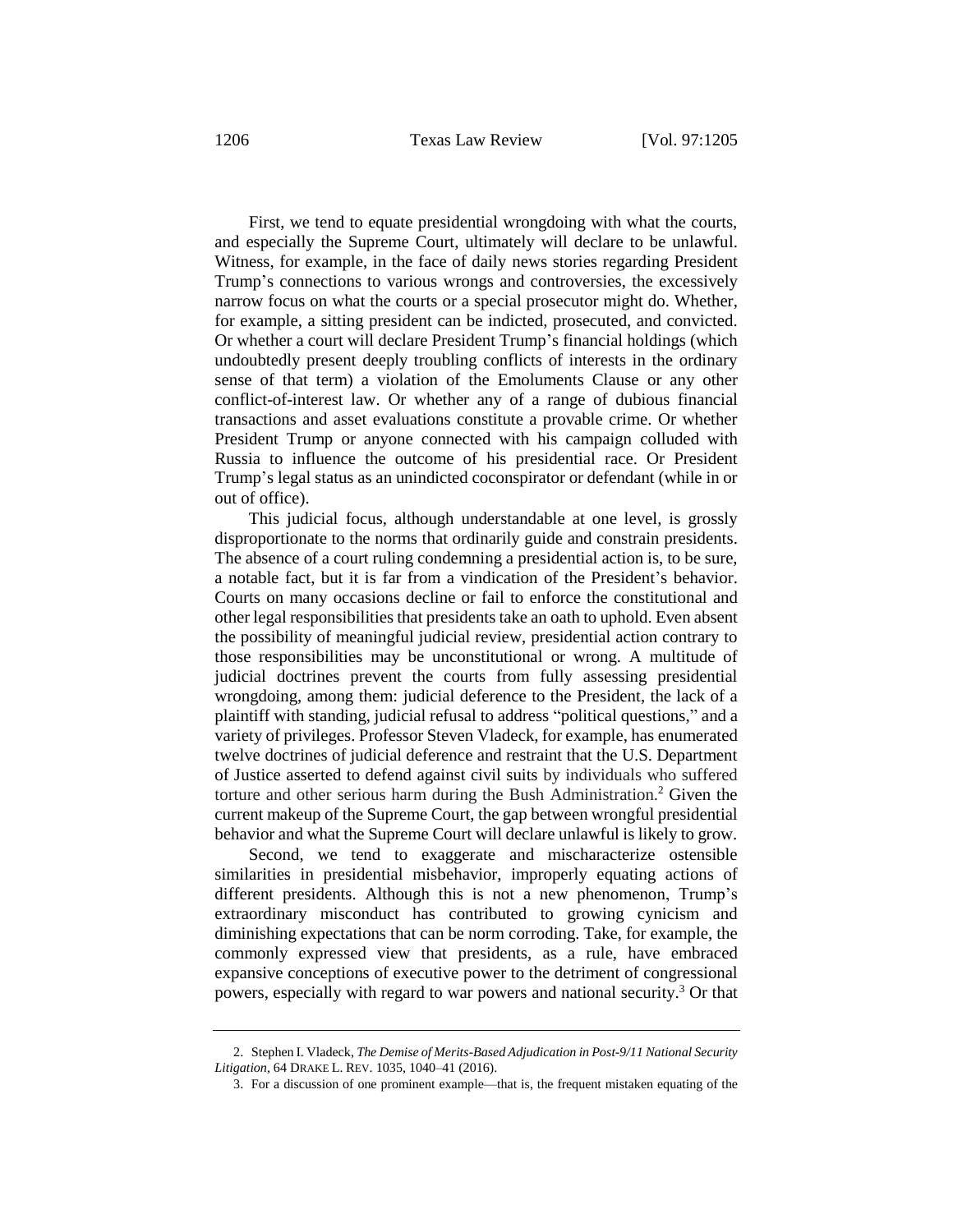all presidents lie to the American public. Despite elements of truth, both statements overgeneralize in ways that can undermine the very norms we must seek to reclaim and restore. For example, notwithstanding the fact that previous presidents have claimed excessive powers and lied to the public, President Trump in unprecedented ways has violated constitutional norms core to our democratic system with sweeping claims of above-the-law authorities and 10,111 false or misleading claims made during 828 days in office, according to The Washington Post's ongoing count. 4

Special Counsel Robert Mueller's investigation into Russian interference with the 2016 election presents a prominent context in which such false equivalencies have distorted public understandings.<sup>5</sup> President Trump personally led efforts to frame the investigation in terms of criminal culpability, with a drumbeat of "No Collusion" and "No Obstruction" throughout the investigation and upon release of the redacted report.<sup>6</sup> Trump's supporters unsurprisingly followed his lead, but the media also has focused disproportionately through the lens of potential criminality—and even through that lens, has failed adequately to appreciate that Mueller did not find Trump's actions to be lawful.<sup>7</sup> On the issue of obstruction of justice, Mueller could not have been clearer about that fact. His analysis opens by emphasizing that, because a sitting President cannot be indicted or prosecuted, he did not undertake a "traditional prosecutorial judgment" or an approach that could lead to a judgment that the President had acted unlawfully.<sup>8</sup> His introduction also emphasizes that he was unable to conclude

actions and views of Presidents George W. Bush and Barack Obama with regard to presidential power—see Dawn Johnsen, *The Lawyers' War: Counterterrorism from Bush to Obama to Trump*, FOREIGN AFF., Jan./Feb. 2017, at 148, 151–53. For an exhaustive and insightful review of presidential assertions of preclusive Commander in Chief authority to disregard federal statutory restrictions on presidential war powers, see David J. Barron & Martin S. Lederman, *The Commander in Chief at the Lowest Ebb—A Constitutional History*, 121 HARV. L. REV. 941, 944 (2008); David J. Barron & Martin S. Lederman, *The Commander in Chief at the Lowest Ebb— Framing the Problem, Doctrine, and Original Understanding*, 121 HARV. L. REV. 689, 704–11 (2008).

<sup>4.</sup> Glenn Kessler et al., *President Trump Has Made More than 10,000 False or Misleading Claims*, WASH. POST (Apr. 29, 2019), https://www.washingtonpost.com/politics/2019/04/29/ president-trump-has-made-more-than-false-or-misleading-claims/?utm\_term=.4860a107eae9 [https://perma.cc/J8BJ-9B32].

<sup>5.</sup> 1 ROBERT S. MUELLER, III, U.S. DEP'T OF JUSTICE, REPORT ON THE INVESTIGATION INTO RUSSIAN INTERFERENCE IN THE 2016 PRESIDENTIAL ELECTION (2019); 2 ROBERT S. MUELLER, III, U.S. DEP'T OF JUSTICE, REPORT ON THE INVESTIGATION INTO RUSSIAN INTERFERENCE IN THE 2016 PRESIDENTIAL ELECTION (2019).

<sup>6.</sup> *E.g.*, Donald J. Trump (@realDonaldTrump), TWITTER (Apr. 18, 2018, 5:54 PM), https:// twitter.com/realdonaldtrump/status/1118860425599307777 [https://perma.cc/3ZAY-VL59].

<sup>7.</sup> *See, e.g.*, Tamara Keith, *Mueller Report Still Attracts Attention from Both Sides of the Aisle*, NPR (Apr. 22, 2019), https://www.npr.org/2019/04/22/715875239/mueller-report-still-attractsattention-from-both-sides-of-the-aisle [https://perma.cc/BCU5-K6G5] (discussing prioritization of the law over morality and ethics).

<sup>8.</sup> 2 MUELLER, *supra* note 5, at 1–2.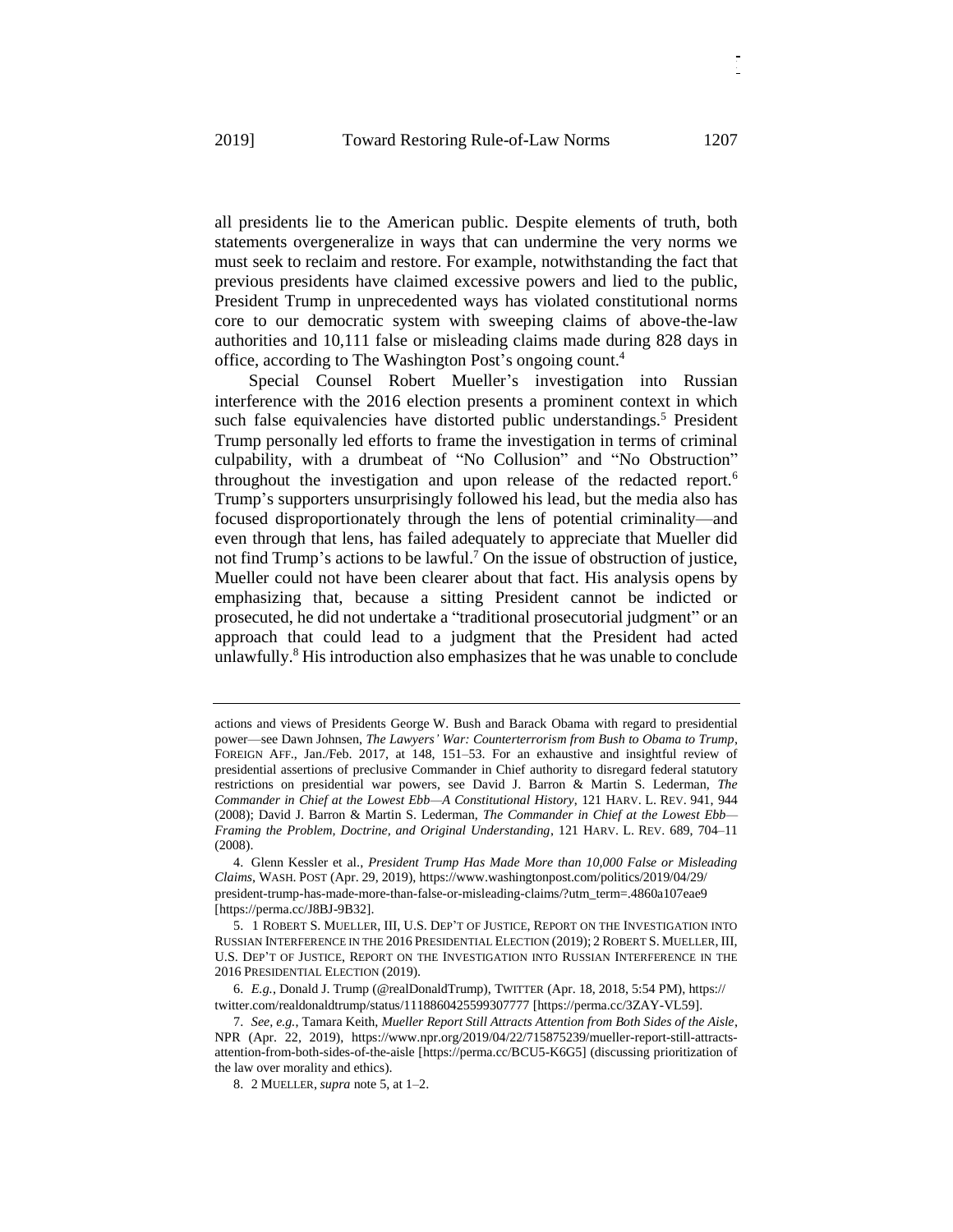that the President was not guilty of obstruction of justice, as well as the importance of preserving evidence because a president may be prosecuted after he leaves office.<sup>9</sup>

As this Article goes to print, reactions and responses to the extraordinary Mueller investigation remain ongoing. An example more typically illustrative of the dangers of false equivalencies and faulty understandings related to preserving the rule of law can be found in President Trump's actions to bar nationals from designated foreign countries from entering the United States, commonly described as the "Travel Ban."<sup>10</sup> Legal challenges to Trump's Travel Ban argued, among other things, that it unconstitutionally targeted predominantly Muslim countries in violation of the First Amendment's prohibition on discrimination on the basis of religion.<sup>11</sup> News reports of the Supreme Court's ruling in *Trump v. Hawaii*<sup>12</sup> typically mischaracterized the Court's decision as upholding the constitutionality of the Travel Ban.<sup>13</sup>

Some, though far from all, reports noted the Travel Ban's complicated history. This includes its origins in Trump's campaign speeches and its evolution through three presidential orders, such that the version of the Travel Ban before the Supreme Court differed significantly from how Trump initially formulated the Ban<sup>14</sup>—and continued to wish he could formulate the Ban.<sup>15</sup> Losses in the lower federal courts prompted his Administration to make significant revisions to disguise the extent of the Ban's anti-Muslim focus.<sup>16</sup> Absent those changes, the Supreme Court almost certainly would have affirmed the lower courts and enjoined the Ban.

More to this Article's point, the overwhelming weight of press coverage and commentary mischaracterized the Court's ruling as upholding the legality of the third version of the Travel Ban. The thrust of headlines and reports, and thus public understanding, fell in line with President Trump's

16. *Id.* at 2403–06.

<sup>9.</sup> *Id.*

<sup>10.</sup> President Trump actually issued three versions of the Travel Ban. Proclamation No. 9645, 82 Fed. Reg. 45,161 (Sept. 27, 2017); Exec. Order No. 13,780, 82 Fed. Reg. 13,209 (Mar. 9, 2017); Exec. Order No. 13,769, 82 Fed. Reg. 8977 (Feb. 1, 2017).

<sup>11.</sup> Trump v. Hawaii, 138 S. Ct. 2392, 2416–17 (2018).

<sup>12.</sup> 138 S. Ct. 2392 (2018).

<sup>13.</sup> *E.g.*, Tucker Higgins, *Supreme Court Rules that Trump's Travel Ban Is Constitutional*, CNBC (June 26, 2018), https://www.cnbc.com/2018/06/26/supreme-court-rules-in-trump-muslimtravel-ban-case.html [https://perma.cc/LA3X-NQJ5]; *see also* Marty Lederman, *Contrary to Popular Belief, the Court Did Not Hold that the Travel Ban Is Lawful—Anything But*, JUST SECURITY (July 2, 2018), https://www.justsecurity.org/58807/contrary-popular-belief-court-holdtravel-ban-lawful-anything-but-which-ruling-justice-kennedys-deference-presidents-enforcementban-indefensible/ [https://perma.cc/VSU3-3S5P] (citing examples).

<sup>14.</sup> *See supra* note 10; Higgins, *supra* note 13.

<sup>15.</sup> *See, e.g.*, *Trump*, 138 S. Ct. at 2438 (Sotomayor, J., dissenting) (quoting President Trump's tweet: "[t]he travel ban into the United States should be far larger, tougher and more specific—but stupidly, that would not be politically correct!").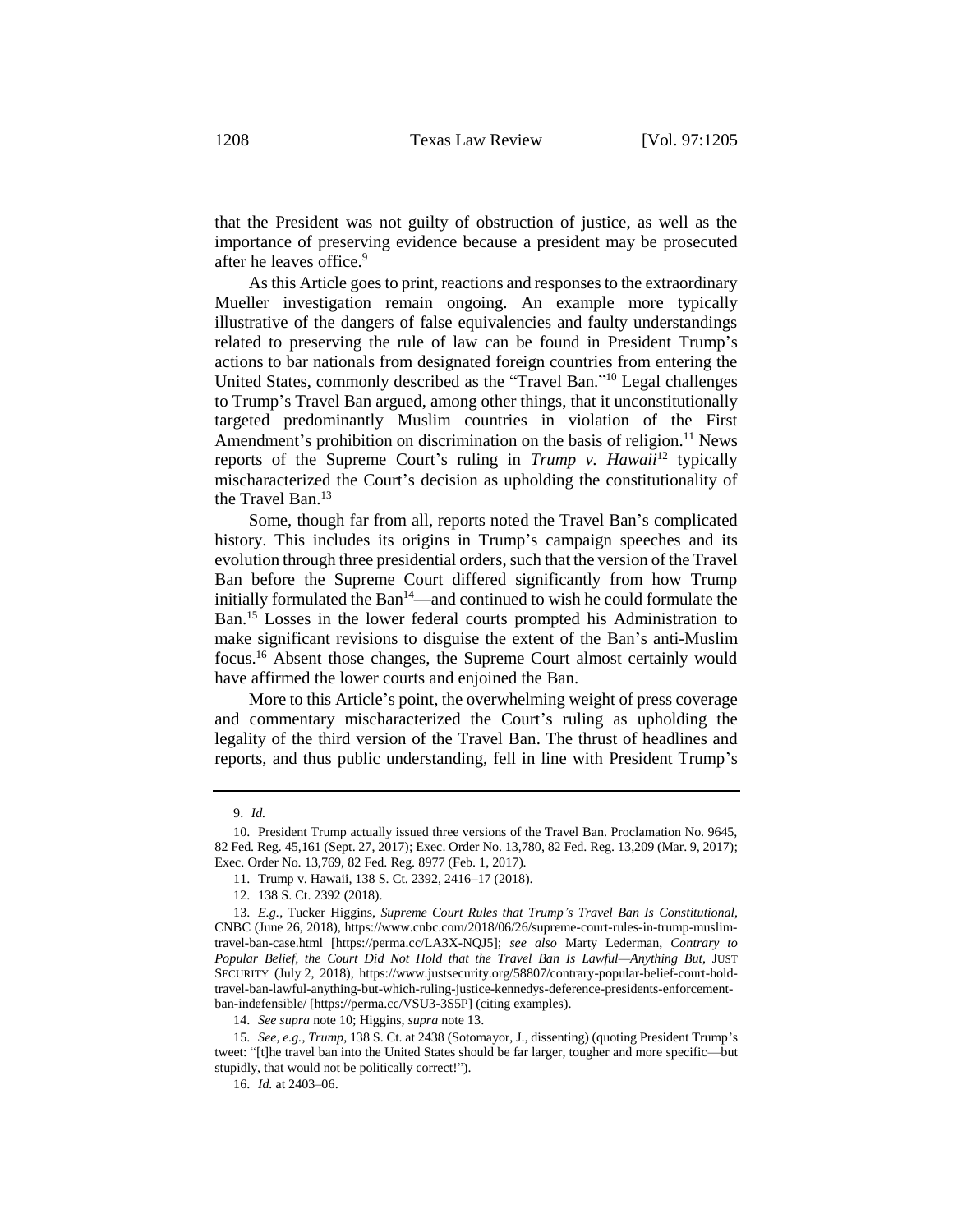own immediate tweet declaring complete victory: "SUPREME COURT UPHOLDS TRUMP TRAVEL BAN. Wow!" 17

In fact, not a single Supreme Court Justice opined that the Travel Ban was constitutional. That's worth repeating: *not a single Supreme Court Justice opined that the Travel Ban was constitutional*. Professor Marty Lederman put it well in an online post several days after the ruling: "Contrary to Popular Belief, the Court Did Not Hold that the Travel Ban Is Lawful— Anything But."<sup>18</sup>

The issue on which the Justices divided sharply was the lower court's grant of a nationwide preliminary injunction to prevent enforcement of the Travel Ban during the course of litigation. Four dissenting Justices found that the plaintiffs were likely to prevail on their theory that President Trump was motivated in issuing the Travel Ban by anti-Muslim religious animus in violation of the First Amendment.<sup>19</sup> For that reason, they would have upheld the preliminary injunction and remanded the case. The Court's opinion for the five-Justice majority emphasized that, notwithstanding evidence of religious discrimination behind the neutral words of the President's Proclamation, it had concluded that the appropriate standard of judicial review was the highly deferential rational basis review standard. <sup>20</sup> Rather than closely scrutinizing the President's action in light of the evidence of discriminatory motivation, the Court held that it would consider the question only behind a veil of deference to the President—and that the plaintiffs had not demonstrated a likelihood of success on the merits (necessary to justify a preliminary injunction) given that the President's national-security rationale sufficed to survive that minimal review. $21$ 

*Id.* at 2433 (Breyer, J., dissenting).

<sup>17.</sup> Donald J. Trump (@realDonaldTrump), TWITTER (June 26, 2018, 8:40 AM), https://twitter.com/realDonaldTrump/status/1011620271327989760 [https://perma.cc/SBW8- RXEG].

<sup>18.</sup> Lederman, *supra* note 13.

<sup>19.</sup> Justice Sonia Sotomayor's dissent (joined by Justice Ruth Bader Ginsburg) made a detailed and compelling case that "a reasonable observer would conclude that the Proclamation was driven primarily by anti-Muslim animus" and therefore the plaintiffs were likely to succeed on their claim that the Travel Ban violated the First Amendment. *Trump*, 138 S. Ct. at 2438 (Sotomayor, J., dissenting). Justice Stephen Breyer's dissent (joined by Justice Elena Kagan) called for the further development on remand of the record of exemptions and waivers, during which the preliminary injunction would remain in effect, but he concluded by agreeing with Justice Sotomayor's dissent:

If this Court must decide the question without this further litigation, I would, on balance, find the evidence of antireligious bias, including statements on a website taken down only after the President issued the two executive orders preceding the Proclamation, along with the other statements also set forth in Justice Sotomayor's opinion, a sufficient basis to set the Proclamation aside.

<sup>20.</sup> *Id.* at 2418, 2420, 2423.

<sup>21.</sup> The Court also noted that the relevant statutory source of the President's authority, the Immigration and Nationality Act, "exudes deference to the President in every clause." *Id.* at 2408.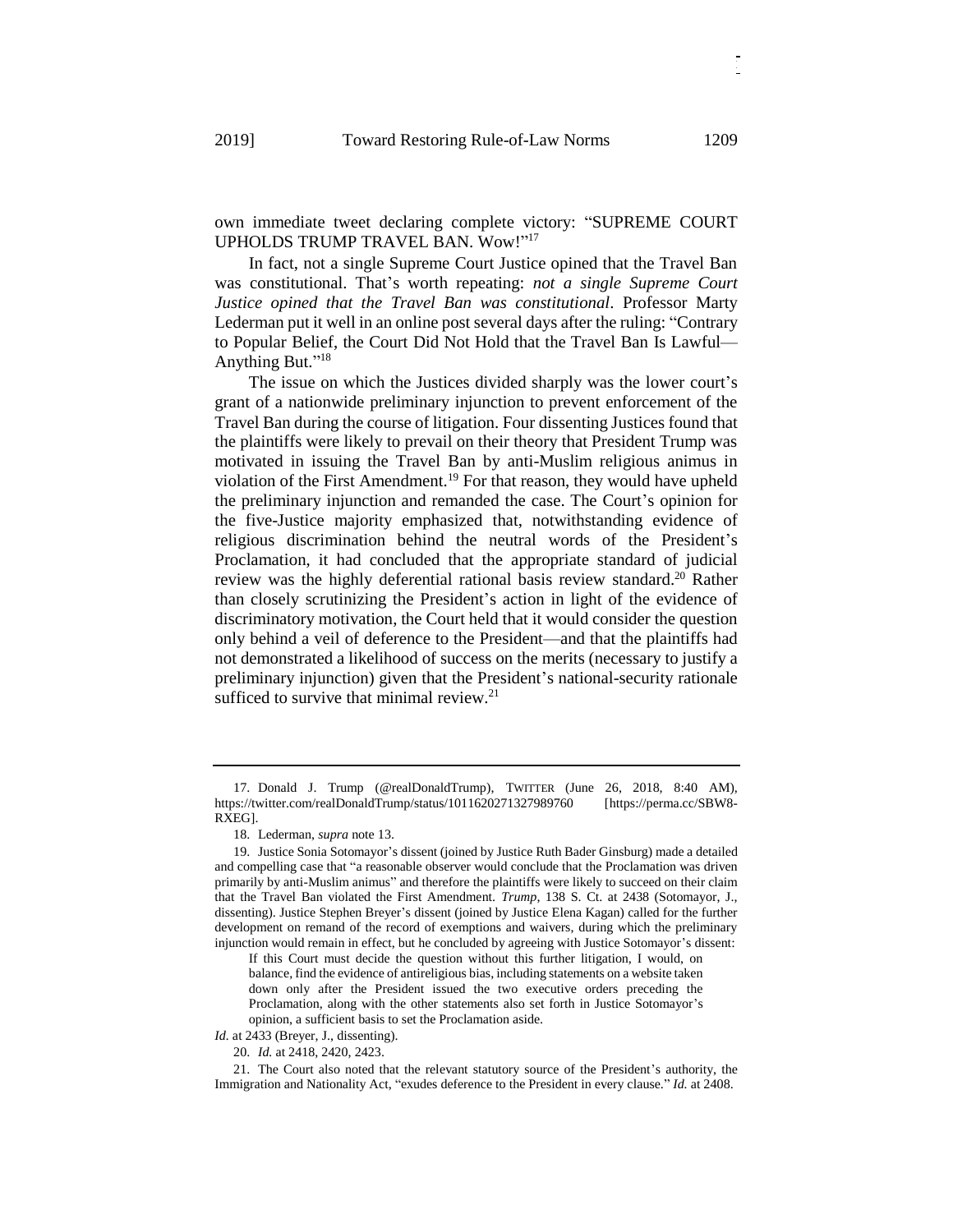Justice Anthony Kennedy, who provided a necessary fifth vote for the Court's ruling and Chief Justice John Robert's majority opinion, issued an important concurrence in which, far from blessing the Travel Ban's legality, he revealed concern that it actually had been motivated by unconstitutional animus.<sup>22</sup> Kennedy wrote separately to emphasize the limited role of the Court in reviewing presidential actions such as the Travel Ban. His short opinion constitutes a clear caution *against* construing the Court's decision not to enjoin the Travel Ban as President Trump would go on to misconstrue it: as a validation of the President's action. To the contrary, Justice Kennedy admonished that in such instances of "broad discretion, discretion free from judicial scrutiny," the President and other Executive Branch officials bear a special responsibility to adhere to "the Constitution and the rights it proclaims and protects" and "its meaning and its promise."<sup>23</sup> Justice Kennedy's short concurrence merits an extensive quotation:

There are numerous instances in which the statements and actions of Government officials are not subject to judicial scrutiny or intervention. That does not mean those officials are free to disregard the Constitution and the rights it proclaims and protects. The oath that all officials take to adhere to the Constitution is not confined to those spheres in which the Judiciary can correct or even comment upon what those officials say or do. Indeed, the very fact that an official may have broad discretion, discretion free from judicial scrutiny, makes it all the more imperative for him or her to adhere to the Constitution and to its meaning and its promise.

The First Amendment prohibits the establishment of religion and promises the free exercise of religion. From these safeguards, and from the guarantee of freedom of speech, it follows there is freedom of belief and expression. It is an urgent necessity that officials adhere to these constitutional guarantees and mandates in all their actions, even in the sphere of foreign affairs. An anxious world must know that our Government remains committed always to the liberties the Constitution seeks to preserve and protect, so that freedom extends outward, and lasts.<sup>24</sup>

Given Justice Kennedy's compelling analysis of the harm inflicted when religious animus infects governmental action, it is perhaps surprising (and in my view, disappointing and wrong) that he did not join the dissenting Justices in concluding that the Court's proper role demanded a more searching scrutiny of the Travel Ban's constitutionality and that the plaintiffs were likely to prevail. Nonetheless, Justice Kennedy did signal the terrible wrong of religious discrimination in selectively denying Muslims entry to the United

<sup>22.</sup> *Id.* at 2423–24 (Kennedy, J., concurring).

<sup>23.</sup> *Id.* at 2424.

<sup>24.</sup> *Id.*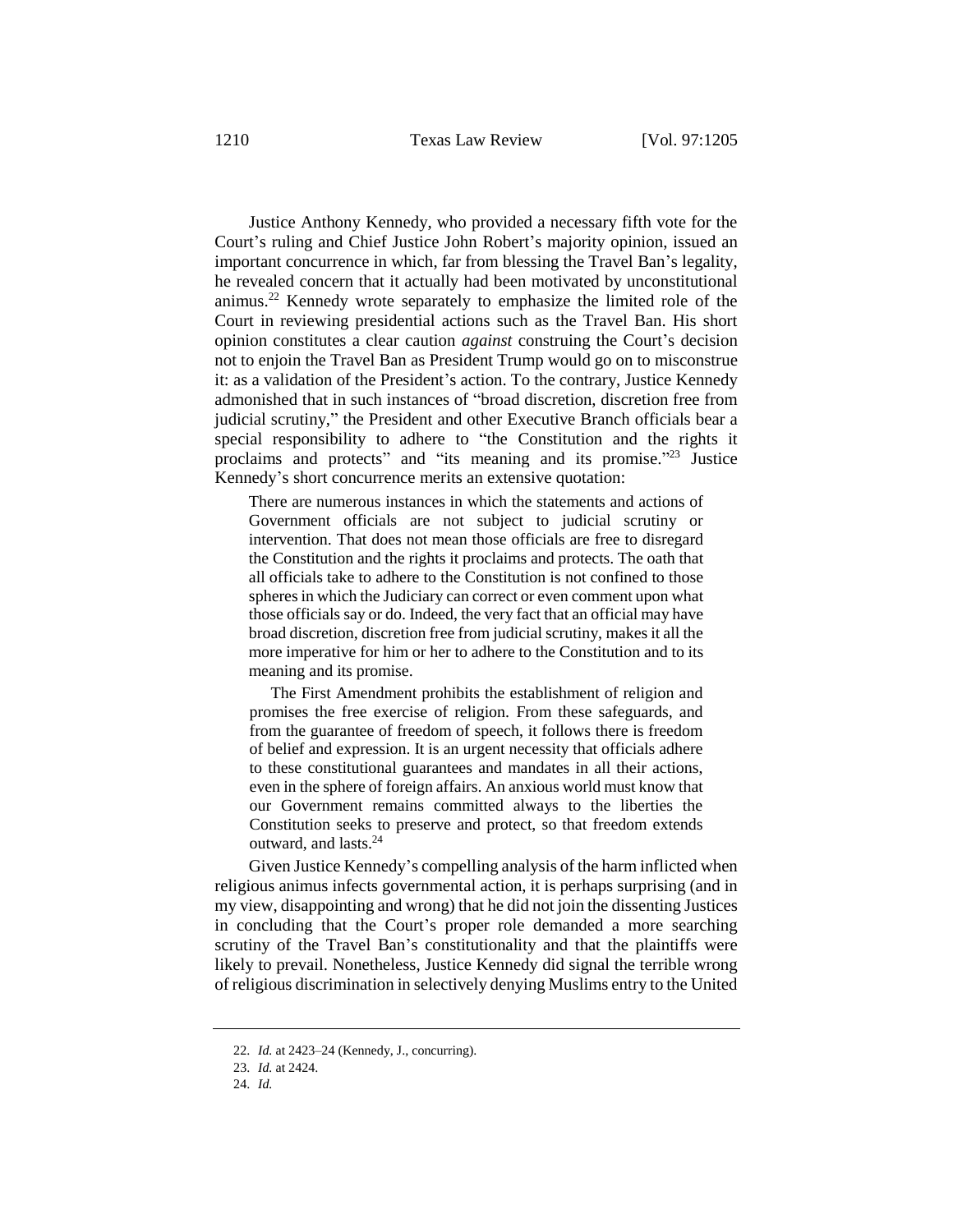States and the "urgent necessity" for the President and Executive Branch officials to live up to their constitutional responsibility, whether or not the Court ordered them to do so.<sup>25</sup> That constitutional obligation endures, from the first version of the Travel Ban through today.

As was widely publicized, President Trump fired Acting Attorney General Sally Yates during his first month in office after she, exactly consistent with the role outlined by Justice Kennedy, refused to defend the legality of the President's first Travel Ban.<sup>26</sup> Less known was that, in a radical breach of norms, lawyers in the U.S. Department of Justice's Office of Legal Counsel (OLC), who act by delegated authority and under the supervision of the Attorney General, $^{27}$  reportedly had been ordered by White House officials to keep secret from Yates that they were reviewing the Travel Ban.<sup>28</sup>

Fundamentally, a judicial ruling declining to enjoin a presidential action on grounds of deference (as the Court declined with regard to the third Travel Ban) does nothing to diminish the President's independent constitutional obligation to act lawfully and to "take Care that the Laws be faithfully executed" by Executive Branch officials.<sup>29</sup> Contrary to President Trump's twisted tweet claiming victory, and as Justice Kennedy strongly implied, after the Court's ruling the President continued to bear the constitutional responsibility to repeal the unlawful Travel Ban—as an "anxious world" continued to watch. 30

Instead, President Trump continued to shirk his constitutional responsibilities and falsely claim the imprimatur of the Supreme Court. The saga of the constitutionality of the various Travel Bans is one illustration of the need for an improved shared public understanding of the relative roles of the judiciary and the Executive Branch with regard to the legality of executive action. To reclaim and restore constitutional norms requires a deeper common understanding of what those norms are and why the courts by structure and necessity will play only a limited role in sustaining them, even when they rise to constitutional obligations and violate constitutional rights.

I have had many occasions over the last three decades to consider the rule-of-law norms that govern presidential action, both as a lawyer and as an academic. Most directly relevant, I served during the Clinton Administration in the U.S. Department of Justice including as the acting head of OLC, which

<sup>25.</sup> *Id.*

<sup>26.</sup> Ryan Lizza, *Why Sally Yates Stood Up to Trump*, NEW YORKER (May 29, 2017), https://www.newyorker.com/magazine/2017/05/29/why-sally-yates-stood-up-to-trump [https://perma.cc/S9R7-JFRN].

<sup>27.</sup> About the Office, U.S. Dep't Just.: Off. Legal Couns., https://www.justice.gov/olc [https://perma.cc/82XG-GEJB].

<sup>28.</sup> Lizza, *supra* note 26.

<sup>29.</sup> U.S. CONST. art. II, § 3.

<sup>30</sup>*. Trump*, 138 S. Ct. at 2424 (Kennedy, J., concurring).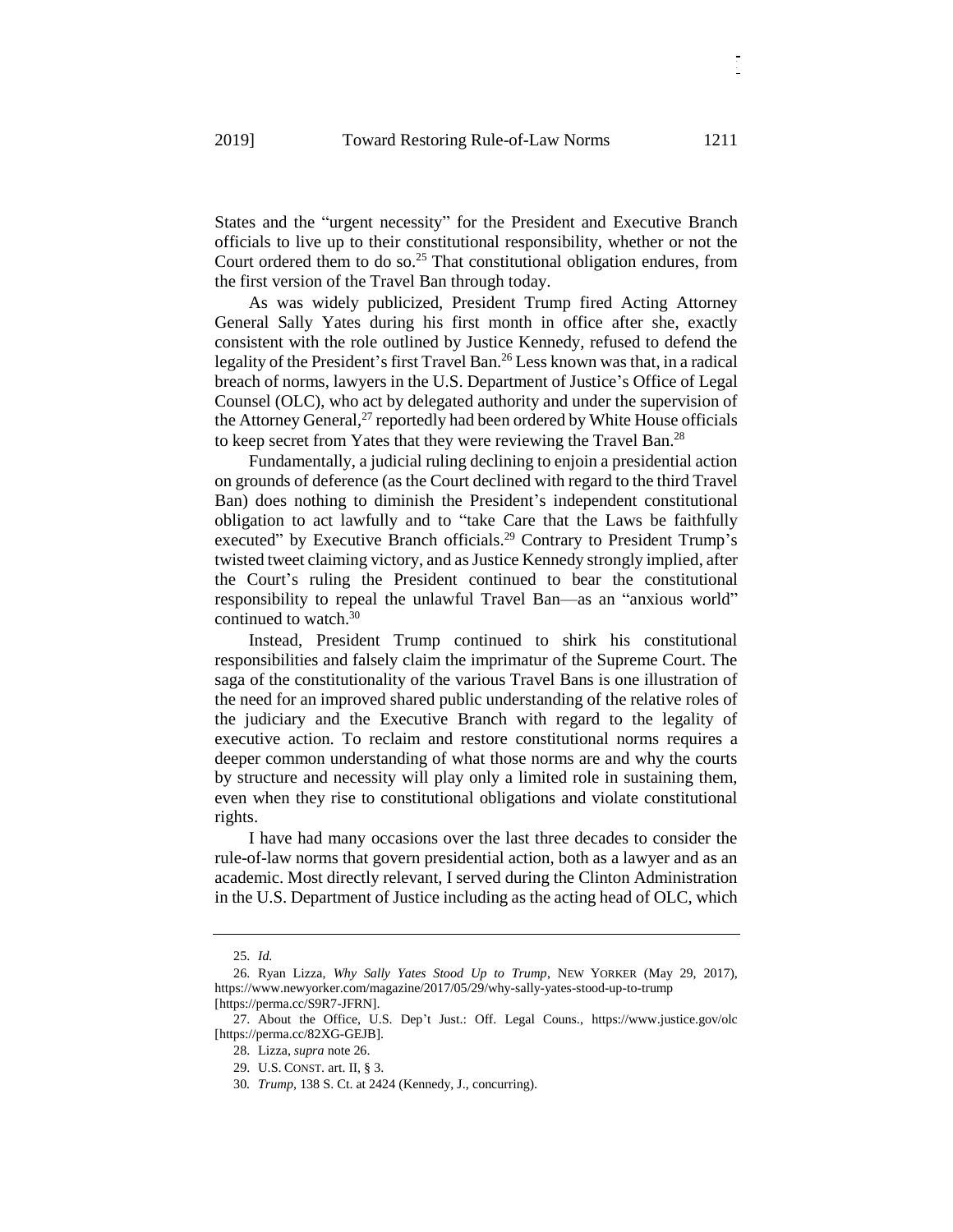is charged with advising the President and Executive Branch officials on matters of law.<sup>31</sup> Paramount among its responsibilities, OLC provides the President (typically via the Counsel to the President) legal advice to help guide the fulfillment of constitutional responsibilities in conformity with all applicable laws, consistent with the Take Care Clause<sup>32</sup> and the presidential oath of office.<sup>33</sup> OLC has a longstanding, nonpartisan tradition of giving accurate, untainted legal advice—of telling presidents "no" when the law so dictates and not allowing desired policy ends to drive legal analysis. If an answer is no, OLC helps develop lawful alternatives. Former heads of OLC during administrations of both parties describe the role of OLC and the Attorney General in this way.<sup>34</sup>

OLC typically operates outside of public view, but the office came under close scrutiny and perhaps is best known for a period when it sharply deviated from traditional norms in advising on certain national security matters following the 9/11 terrorist attacks. This was revealed by the leaking of a classified OLC memorandum that included among its deeply flawed conclusions that the President as Commander in Chief had authority to act contrary to federal statutes that prohibited the use of torture.<sup>35</sup> Harvard law professor Jack Goldsmith has written about taking charge of OLC in 2003 and working to restore its traditions—and being told that he would have blood on his hands if he persisted. $36$  James Comey, whom President Trump

35. Memorandum from Jay S. Bybee, Assistant Attorney Gen., Office of Legal Counsel, U.S. Dep't of Justice, to Alberto R. Gonzales, Counsel to the President (Aug. 1, 2002), https://www.justice.gov/olc/file/886061/download [https://perma.cc/GK9S-B2CW]. After the OLC memorandum leaked, the Bush Administration disavowed it and OLC eventually issued a new memorandum to replace it. *See* Memorandum from Daniel Levin, Acting Assistant Attorney Gen., Office of Legal Counsel, U.S. Dep't of Justice, to James B. Comey, Deputy Attorney Gen. (Dec. 30, 2004), https://www.justice.gov/file/18791/download [https://perma.cc/LY4B-SJDE] (stating that this memorandum supersedes the August 2002 memorandum).

36. *See Preserving the Rule of Law in the Fight Against Terrorism: Hearing Before the S. Comm. on the Judiciary*, 110th Cong. 29–32 (2007) (statement of Jack Landman Goldsmith, Henry L. Shattuck Professor of Law, Harvard Law School) (discussing his efforts to revive OLC's traditional norms and practices in the face, for example, of David Addington's warning that "the blood of 100,000 people who die in the next attack would be on [Goldsmith's] hands" if he persisted); JACK GOLDSMITH, THE TERROR PRESIDENCY 10–12 (2007) ("I was astonished, and immensely worried, to discover that some of our most important counterterrorism policies rested on severely damaged legal foundations.").

<sup>31.</sup> I served first as a Deputy Assistant Attorney General (1993–1996) to Assistant Attorney General Walter Dellinger and later as the Acting Assistant Attorney General heading OLC (1997– 1998).

<sup>32.</sup> U.S. CONST. art. II, § 3.

<sup>33.</sup> U.S. CONST. art. II, § 1, cl. 8 ("I do solemnly swear (or affirm) that I will faithfully execute the Office of President of the United States, and will to the best of my Ability, preserve, protect and defend the Constitution of the United States.").

<sup>34.</sup> *See* Dawn E. Johnsen, *Faithfully Executing the Laws: Internal Legal Constraints on Executive Power*, 54 UCLA L. REV. 1559, 1582 n.100 (2007) (quoting statements made during U.S. Senate confirmation hearings by Republican nominees to the Department of Justice: Alberto Gonzales, Timothy Flanigan, and Steven Bradbury).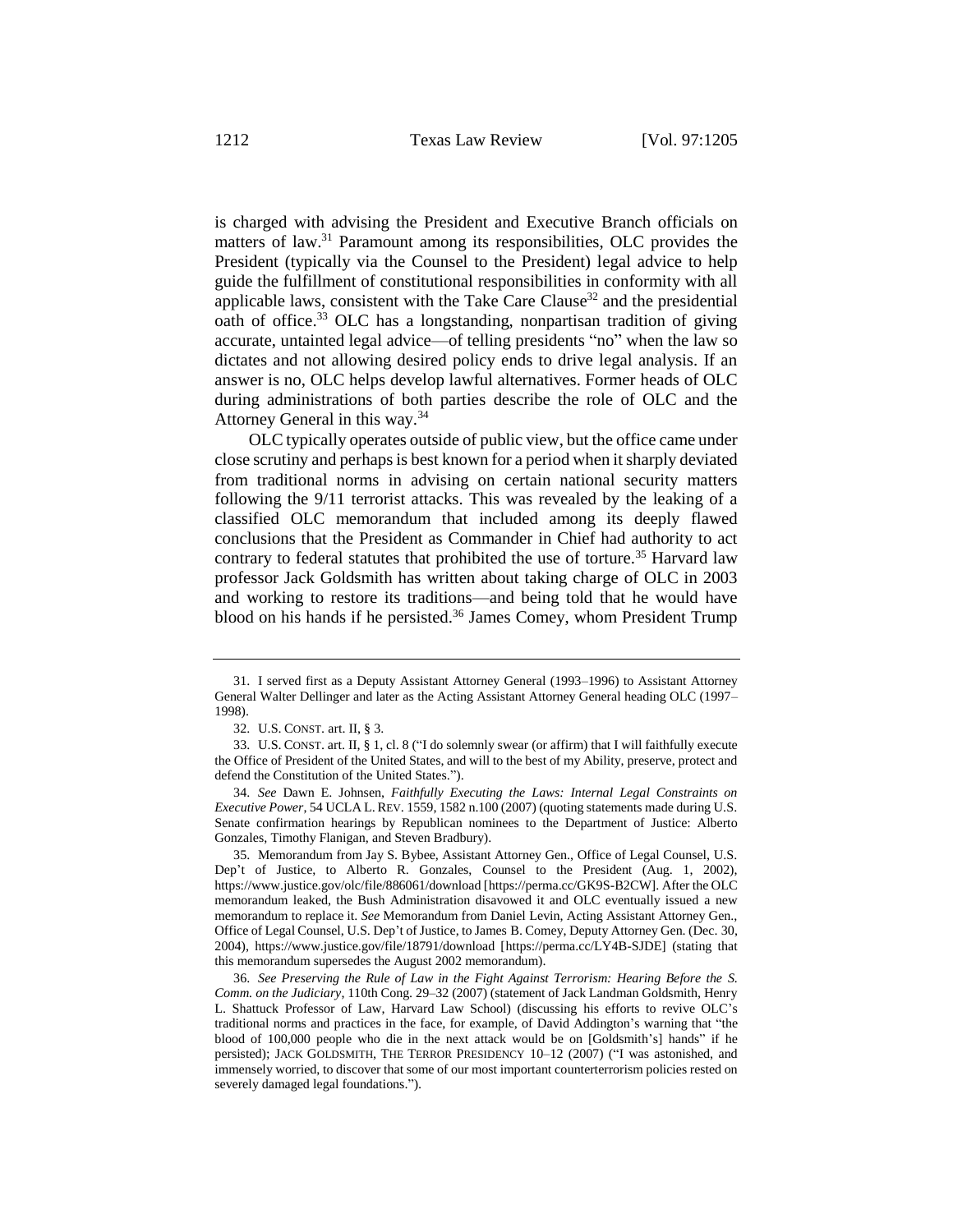fired from his position as FBI Director, similarly has described pressures to twist legal analysis to match desired policy outcomes when he served as President Bush's Acting Attorney General.<sup>37</sup> In his first months in office, President Barack Obama took a series of actions that expressly rejected the Bush Administration's theory of unilateral and preclusive presidential war powers and otherwise aimed to restore rule-of-law norms.<sup>38</sup>

The notorious leaked OLC advice with regard to torture prompted me to work with eighteen former OLC lawyers to detail the nonpartisan norms that traditionally have guided OLC's work. In 2004, we published ten "Principles to Guide the Office of Legal Counsel." <sup>39</sup> The third principle bears quotation here for its similarity to Justice Kennedy's later pronouncement in the context of the Travel Ban:

In formulating its best view of what the law requires, OLC always should be mindful that the President's legal obligations are not limited to those that are judicially enforceable. In some circumstances, OLC's advice will guide executive branch action that the courts are unlikely to review (for example, action unlikely to result in a justiciable case or controversy) or that the courts likely will review only under a standard of extreme deference (for example, some questions regarding war powers and national security). OLC's advice should reflect its best view of all applicable legal constraints, and not only legal constraints likely to lead to judicial invalidation of executive branch action. An OLC approach that instead would equate "lawful" with "likely to escape judicial condemnation" would ill serve the President's constitutional duty by failing to describe all legal constraints and by appearing to condone unlawful action as long as the President could, in a sense, get away with it. Indeed, the absence

<sup>37.</sup> *See Preserving Prosecutorial Independence: Is the Department of Justice Politicizing the Hiring and Firing of U.S. Attorneys?: Hearing Before the S. Comm. on the Judiciary*, 110th Cong. 213–40 (2007) (statement of James B. Comey, former Deputy Att'y Gen. of the United States) (describing inappropriate pressures from White House officials and threatened resignations in response from Department of Justice officials); JAMES COMEY, A HIGHER LOYALTY 74–115 (2018) (describing multiple instances of such pressures); *id.* at 86 ("[V]ice [P]resident [Cheney] looked at me gravely and said . . . '[t]housands of people are going to die because of what you are doing.'"); *id.* at 106 ("The United States Department of Justice had made serious legal mistakes in advising the president and his administration about surveillance and interrogation.").

<sup>38.</sup> *See* Press Release, Office of the Press Secretary, Remarks by the President on National Security (May 21, 2009), https://obamawhitehouse.archives.gov/the-press-office/remarkspresident-national-security-5-21-09 [https://perma.cc/3Q4Q-43V4] (announcing that because "these tactics were on . . . the wrong side of history," they must be left in the past—"where they belong"); Johnsen, *supra* note 3, at 150 (noting the Obama Administration's rejection of "extreme interrogation methods, black sites, and indefinite detention").

<sup>39.</sup> Johnsen, *supra* note 34, at 1578; *see also* Memorandum from David J. Barron, Acting Assistant Attorney Gen., Office of Legal Counsel, U.S. Dep't of Justice, to Attorneys of the Office of Legal Counsel, U.S. Dep't of Justice (July 16, 2010), https://www.justice.gov/sites/default/files/ olc/legacy/2010/08/26/olc-legal-advice-opinions.pdf [https://perma.cc/6KSU-LX2U] (describing OLC best practices for opinions).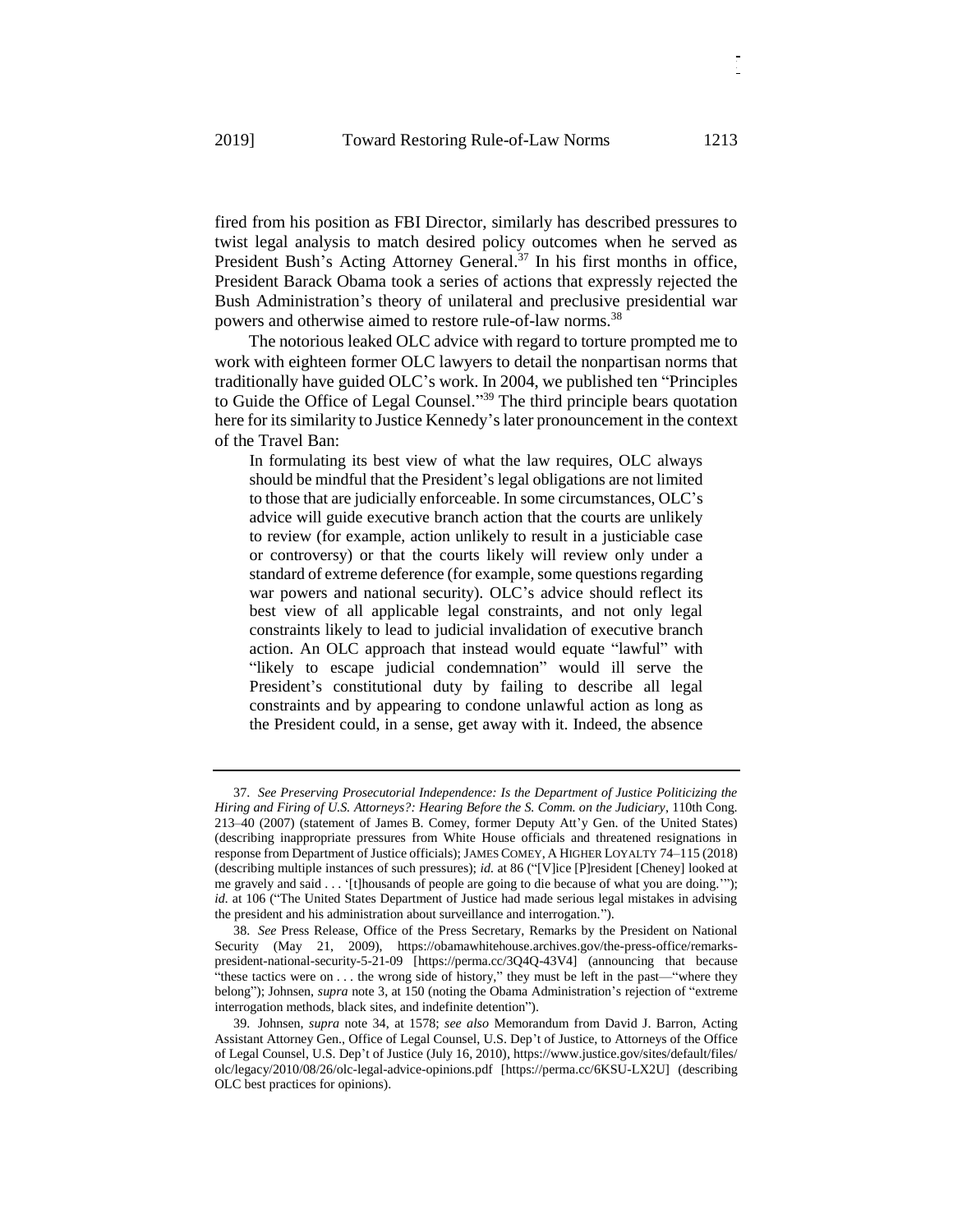of a litigation threat signals special need for vigilance: In circumstances in which judicial oversight of executive branch action is unlikely, the President—and by extension OLC—has a special obligation to ensure compliance with the law, including respect for the rights of affected individuals and the constitutional allocation of powers.<sup>40</sup>

President Trump's apparent disdain for this foundational norm—and penchant for instead inappropriately proceeding in terms of litigation risk, what he can "get away with," to the extent he considers legal constraints perhaps was best captured in his disingenuous announcement of a national emergency to justify building a border wall that Congress refused to fund.<sup>41</sup> In a video clip that went viral, President Trump speculated in an unusual singsong voice about his odds of prevailing in litigation that challenged his national emergency declaration, even while acknowledging "I didn't need to do this" $42$ :

[T]hey will sue us in the Ninth Circuit even though it shouldn't be there, and we will possibly get a bad ruling, and then we'll get another bad ruling, and then we'll end up in the Supreme Court and hopefully we'll get a fair shake and we'll win in the Supreme Court just like the  $Ban.<sup>43</sup>$ 

Notably, Justice Kennedy, whose concurrence called for Executive Branch vigilance in legal compliance, has been replaced by Justice Brett Kavanaugh.

Our constitutional democracy is built on often-unwritten but essential behaviors and expectations that protect what the world has shown can be fragile democracies. Respect for the rule of law. Respect for democratic processes. Respect for governmental institutions. Exercises in identifying those norms, as in the "Principles to Guide the Office of Legal Counsel," should inform efforts to reclaim and restore the constitutional norms that

<sup>40.</sup> Johnsen, *supra* note 34, at 1605. Presidents dating back to George Washington have recognized their obligation to ensure the legality of their actions and have sought legal counsel from Executive Branch officials, famously including the question of the constitutionality of the First Bank of the United States. McCulloch v. Maryland, 17 U.S. (4 Wheat.) 316 (1819). President Washington, by way of his Secretary of State Thomas Jefferson, notably also sought assistance from the U.S. Supreme Court regarding the United States' treaty obligations, which the Court declined to provide and instead referred the President to "the power given by the Constitution to the President, of calling on the heads of departments for opinions." Letter from John Jay to George Washington (July 20, 1793), *in* 4 THE FOUNDERS' CONSTITUTION 258 (Philip B. Kurland & Ralph Lerner eds., 1987).

<sup>41.</sup> Aaron Blake, *'I Didn't Need To Do This': Trump Just Kneecapped His Case for a 'National Emergency*,*'* WASH. POST (Feb. 15, 2019)[, https://www.washingtonpost.com/politics/2019/02/](https://www.washingtonpost.com/politics/2019/02)15/ididnt-need-do-this-trump-just-kneecapped-his-own-case-national-emergency/ [https://perma.cc/JN6R-8BSC].

<sup>42.</sup> *Id.*

<sup>43.</sup> Trump continued talking in this vein about the Travel Ban litigation; for full effect, it is best to watch the extended video of his remarks. PBS NewsHour, *WATCH: 'We'll End Up in the Supreme Court,' Trump Predicts for Emergency Declaration*, YOUTUBE (Feb. 15, 2019), https://www.youtube.com/watch?v=lYqkzWGWkiE [https://perma.cc/8XWY-33Q5].